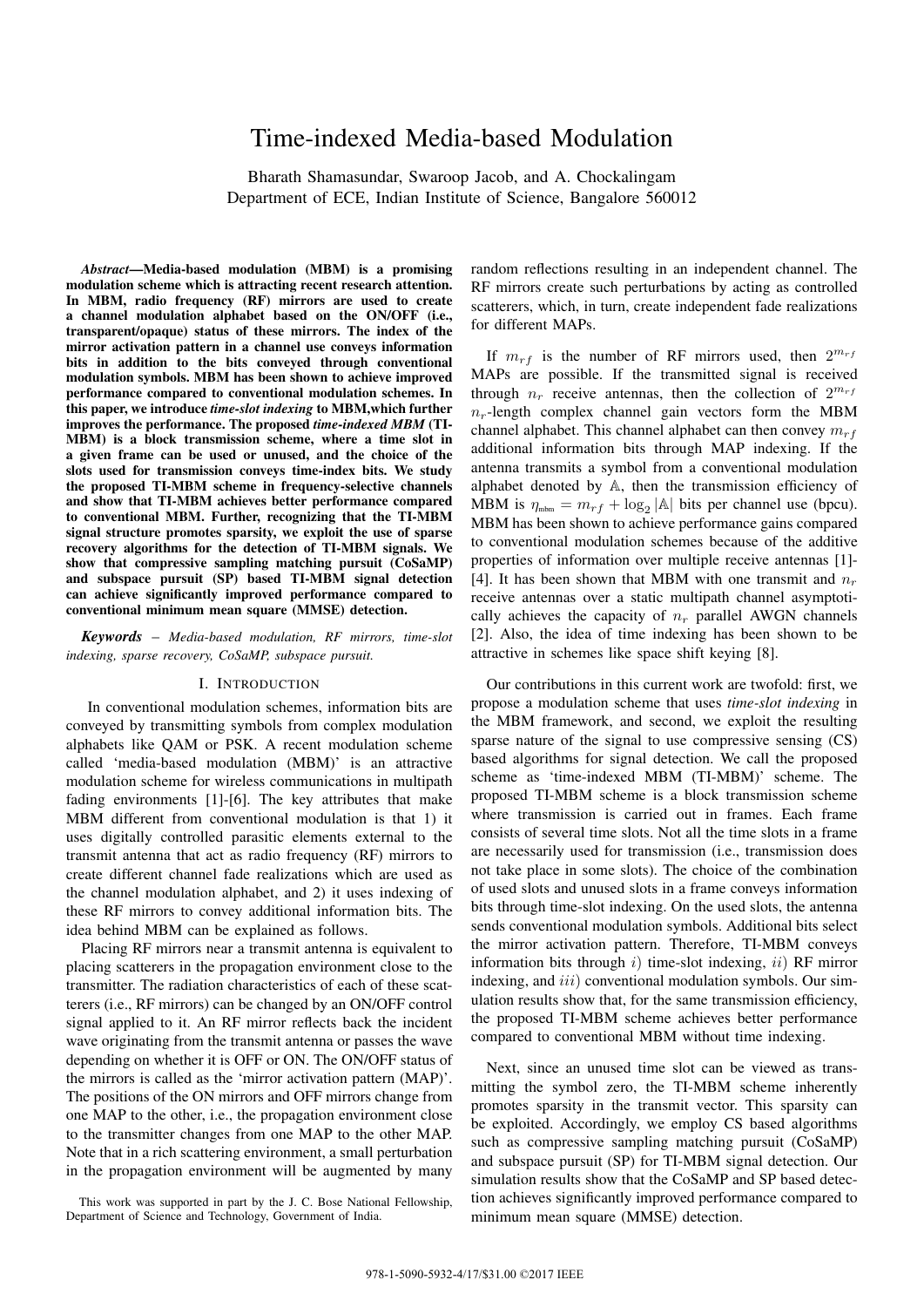

Fig. 1. Proposed time-indexed MBM (TI-MBM) scheme.

#### II. PROPOSED TI-MBM SCHEME

In this section, we present the proposed TI-MBM scheme and study its maximum likelihood (ML) detection performance. The TI-MBM transmitter consists of one transmit antenna and  $m_{rf}$  RF mirrors placed near it as shown in Fig. 1. The receiver consists of  $n_r$  receive antennas. The channel is assumed to be frequency selective with *L* multipaths. Time is divided into frames. Each frame consists of *N* +*L−*1 time slots (channel uses), where *N* denotes the length of the data part in number of slots and *L−*1 slots are used for transmitting cyclic prefix (CP). Out of the *N* slots in the data part in a frame, only  $K$ ,  $1 \leq K \leq N$  slots are used for transmission. We call these used slots as 'active slots'. The remaining *N−K* slots in the data part in that frame remain silent (these unused slots can be viewed as carrying the symbol zero). The choice of which *K* slots among the *N* slots are made active in a frame is determined by  $\lfloor \log_2 {N \choose K} \rfloor$  information bits. These bits are called 'time index bits'. An *N*-length pattern of active/inactive status of the slots in a frame is called a 'time-slot activation pattern' (TAP). There are  $\binom{N}{K}$  possible TAPs of which only  $2^{\log_2\lfloor {N \choose K} \rfloor}$  are used and they form a set of valid TAPs. In each active slot, a symbol from a conventional modulation alphabet A (e.g., QAM) is sent. Further, the propagation environment near the transmit antenna in each active slot is controlled by the ON/OFF status of the *mrf* RF mirrors. The ON/OFF status of the  $m_{rf}$  mirrors is controlled by  $m_{rf}$  information bits. These bits are called the 'mirror index bits'. An  $m_{rf}$ length pattern of ON/OFF status of the mirrors in an active slot is called a 'mirror activation pattern' (MAP). Thus, in each active slot,  $m_{rf}$  mirror index bits and  $\log_2 |A|$  QAM bits are conveyed. Therefore, the overall transmission efficiency of the proposed TI-MBM scheme is given by

$$
\eta_{\text{ti-mbm}} = \frac{1}{N + L - 1} \left[ \left\lfloor \log_2 \binom{N}{K} \right\rfloor + K \left( m_{rf} + \log_2 |A| \right) \right] \text{bpcu.}
$$

Note that the conventional MBM scheme without time indexing becomes a special case of TI-MBM when  $K = N$ . Also, when  $L = 1$ , the channel fading becomes frequency flat.

## *A. TI-MBM signal set*

*MBM channel alphabet:* The MBM channel alphabet is the set of all channel gain vectors corresponding to the various MAPs. Let us define  $M \triangleq 2^{m_{rf}}$ . The number of possible MAPs is M. Let  $h_{i,l}^k$  denote the complex channel gain corresponding to the *k*th MAP, between the transmit antenna and the *i*th receive antenna on the *l*th multipath,  $i = 1, 2, \cdots, n_r, l = 0, 1, \cdots, L - 1$ , and  $k = 1, 2, \cdots, M$ . Let  $\mathbf{h}_l^k = [h_{1,l}^k \ h_{2,l}^k \ \cdots \ h_{n_r,l}^k]^T$  denote the  $n_r \times 1$ -sized channel gain vector on the *l*th multipath for the *k*th MAP. Define an  $n_r L \times 1$ -sized vector  $\mathbf{h}^k$  as  $\mathbf{h}^k = [\mathbf{h}_1^k]$  ${}^{T}\mathbf{h}_{2}^{k}$  $T \ldots h_L^k$  $T$ <sup>T</sup><sub>1</sub>*T*. Then the set of the *M* vectors  $\{h^k, k = 1, \dots, M\}$  form the MBM channel alphabet H. The knowledge of the alphabet H is needed at the receiver for detection, which is obtained through pilot transmission and estimation of H at the receiver before data transmission.

*MBM and TI-MBM signal sets:* Define  $\mathbb{A}_0 \triangleq \mathbb{A} \cup \mathbb{0}$ . The conventional MBM signal set, denoted by  $\mathbb{S}_{MBM}$ , is the set of  $M \times 1$ -sized MBM signal vectors, which is given by

$$
\mathbb{S}_{\text{MBM}} = \left\{ \mathbf{s}_{k,q} \in \mathbb{A}_{0}^{M} : k = 1, \cdots, M, q = 1, \cdots, |\mathbb{A}| \right\}
$$
  
s.t  $\mathbf{s}_{k,q} = [0, \cdots, 0, \underbrace{s_{q}}_{k\text{th coordinate}}, 0, \cdots, 0]^{T}, s_{q} \in \mathbb{A}, (1)$ 

where *k* is the index of the MAP. The size of the MBM signal set is  $|\mathbb{S}_{MBM}| = M|\mathbb{A}|$ . For example, if  $m_{rf} = 2$  and  $|\mathbb{A}| = 2$ (i.e., BPSK ), then the MBM signal set is given by

$$
\mathbb{S}_{\text{MBM}} = \left\{ \begin{bmatrix} 1 \\ 0 \\ 0 \\ 0 \end{bmatrix}, \begin{bmatrix} -1 \\ 0 \\ 0 \\ 0 \end{bmatrix}, \begin{bmatrix} 0 \\ 1 \\ 0 \\ 0 \end{bmatrix}, \begin{bmatrix} 0 \\ -1 \\ 0 \\ 0 \end{bmatrix}, \begin{bmatrix} 0 \\ 0 \\ 1 \\ 0 \end{bmatrix}, \begin{bmatrix} 0 \\ 0 \\ -1 \\ 0 \end{bmatrix}, \begin{bmatrix} 0 \\ 0 \\ 0 \\ 1 \end{bmatrix}, \begin{bmatrix} 0 \\ 0 \\ 0 \\ -1 \end{bmatrix} \right\}. (2)
$$

In the proposed TI-MBM, in a given frame, an MBM signal vector from  $\mathbb{S}_{MBM}$  is sent in an active slot (used slot) and a zero vector of size  $M \times 1$  is sent in an inactive slot (unused slot). The TI-MBM signal set, denoted by  $\mathbb{S}_{\text{TI-MBM}}$ , is then the set of *NM ×* 1-sized vectors obtained by concatenating *N* vectors each of size  $M \times 1$ , as follows:

$$
\mathbb{S}_{\text{thmem}} = \left\{ \mathbf{x} = [\mathbf{x}_1^T, \mathbf{x}_2^T, \cdots, \mathbf{x}_N^T]^T : \mathbf{x}_j \in \mathbb{S}_{\text{thm}} \cup \mathbf{0}, \, ||\mathbf{x}||_0 = K \text{ and } \mathbf{t}^{\mathbf{x}} \in \mathbb{T} \right\},\tag{3}
$$

where T denotes the set of valid TAPs and **t <sup>x</sup>** denotes the TAP corresponding to **x**. The size of the TI-MBM signal set is  $|\mathbb{S}_{\text{TI-MBM}}| = 2^{\lfloor \log_2 {N \choose K} \rfloor} (M|\mathbb{A}|)^K$ . For example, the TI-MBM signal set for  $N = 4$ ,  $K = 1$ ,  $m_{rf} = 1$ , and BPSK is

|                              | 0<br>0<br>0<br>0<br>0<br>0<br>$\boldsymbol{0}$<br>0<br>$\mathbf{0}$<br>$\boldsymbol{0}$<br>1<br>$\boldsymbol{0}$<br>0                                                             |                  |
|------------------------------|-----------------------------------------------------------------------------------------------------------------------------------------------------------------------------------|------------------|
| $\mathbb{S}_{\text{TI-MBM}}$ | $\boldsymbol{0}$<br>$\boldsymbol{0}$<br>$\boldsymbol{0}$<br>1<br>0<br>0<br>0                                                                                                      |                  |
|                              | $\overline{0}$<br>$\overline{0}$<br>$\overline{0}$<br>ı٠<br>Þ<br>$\boldsymbol{0}$<br>19<br>$\overline{0}$<br>$\boldsymbol{0}$<br>0<br>$\overline{0}$                              |                  |
|                              | $\boldsymbol{0}$<br>$\boldsymbol{0}$<br>$\boldsymbol{0}$<br>$\boldsymbol{0}$<br>$\overline{0}$<br>$\boldsymbol{0}$<br>0<br>0                                                      |                  |
|                              | $\overline{0}$<br>$\overline{0}$<br>$\overline{0}$<br>$\overline{0}$<br>$\overline{0}$<br>$\overline{0}$<br>0<br>0<br>O<br>0                                                      |                  |
|                              |                                                                                                                                                                                   |                  |
|                              | г0-<br>0<br>г0-<br>0<br>0<br>0<br>$-0$<br>0<br>0<br>$\boldsymbol{0}$<br>0<br>0<br>0                                                                                               |                  |
|                              | $\begin{matrix} 0 \\ 0 \end{matrix}$<br>$\boldsymbol{0}$<br>$\overline{0}$<br>$\boldsymbol{0}$<br>$\boldsymbol{0}$<br>$\overline{0}$<br>0<br>$\overline{0}$<br>$\mathbf{0}$       |                  |
|                              | $\overline{0}$<br>$\overline{0}$<br>$\boldsymbol{0}$<br>$\boldsymbol{0}$<br>$\boldsymbol{0}$<br>$\overline{0}$<br>0                                                               |                  |
|                              | $\begin{array}{c} 0 \\ 0 \end{array}$<br>$\overline{0}$<br>$\boldsymbol{0}$<br>$\boldsymbol{0}$<br>$\mathbf{E}$<br>$\mathbf{1}$<br>ı,<br>ı٠<br>$\overline{0}$<br>1<br>Þ<br>,<br>0 | $\left(4\right)$ |
|                              | $\boldsymbol{0}$<br>$\overline{0}$<br>$^{-1}$<br>$\boldsymbol{0}$<br>1<br>$\overline{0}$<br>$\boldsymbol{0}$<br>$\boldsymbol{0}$                                                  |                  |
|                              | $\overline{0}$<br>$\overline{0}$<br>$\mathbf{1}$<br>$\boldsymbol{0}$<br>0<br>$\overline{0}$<br>0                                                                                  |                  |
|                              |                                                                                                                                                                                   |                  |

In the data part in each frame, a TI-MBM signal vector **x** of size  $NM \times 1$  from  $\mathbb{S}_{\text{TLMBM}}$  is transmitted.

### *B. TI-MBM received signal*

We assume that the channel remains invariant over one frame duration. Assuming perfect timing and channel knowledge at the receiver (which also implies perfect knowledge of the MBM alphabet  $\mathbb{H}$ ), after removing the CP, the  $Nn_r \times 1$ sized received signal vector **y** can be written as

$$
y = Hx + n,\t\t(5)
$$

where **n** is the noise vector of size  $Nn_r \times 1$  with **n**  $\sim$  $\mathcal{CN}(\mathbf{0}, \sigma^2 \mathbf{I})$ , and **H** is the  $Nn_r \times NM$  equivalent block circulant matrix, given by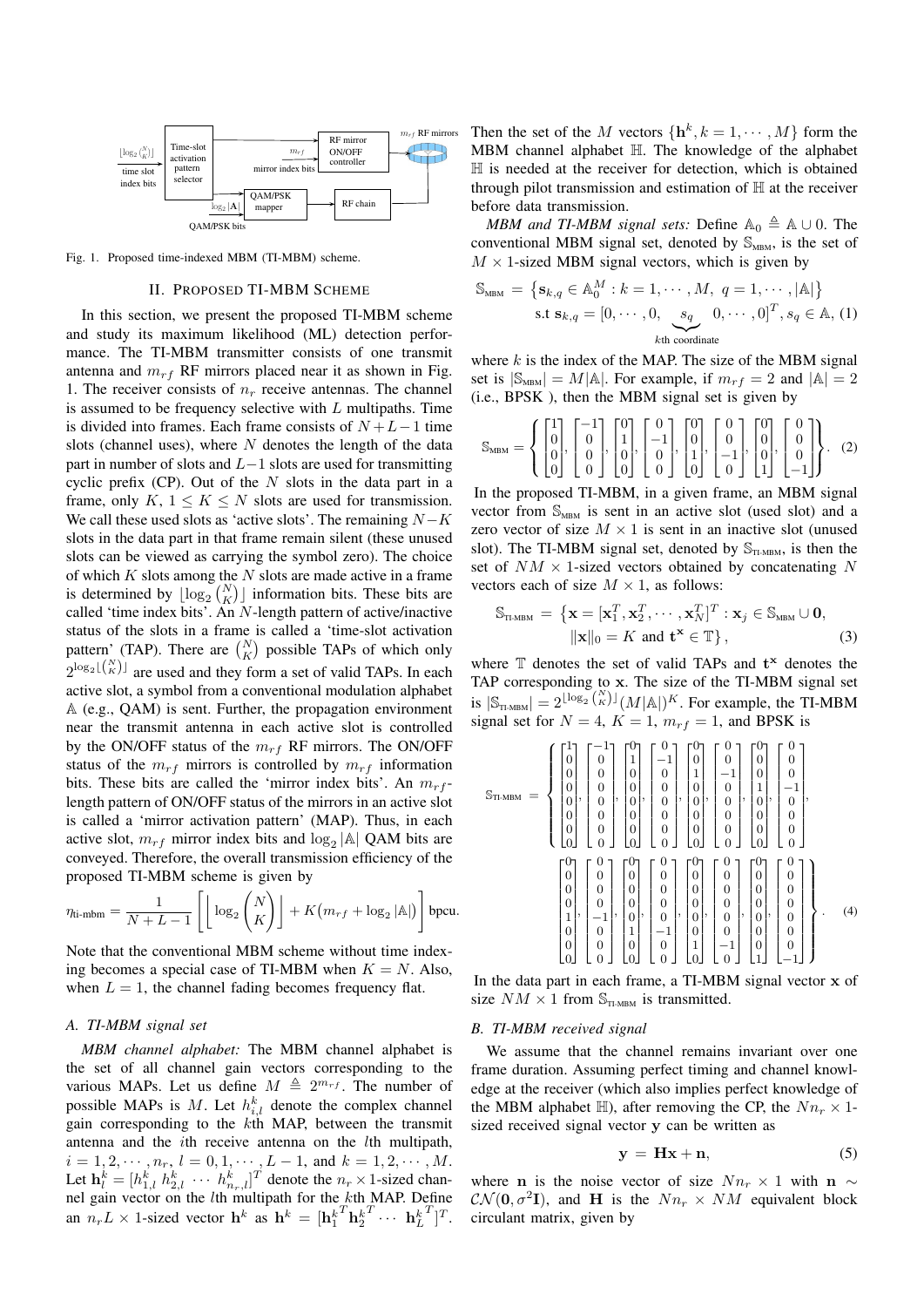$$
\mathbf{H} = \begin{bmatrix} \mathbf{H}_{0} & \mathbf{0} & \mathbf{0} & \dots & \mathbf{H}_{L-1} & \dots & \mathbf{H}_{1} \\ \mathbf{H}_{1} & \mathbf{H}_{0} & \mathbf{0} & \dots & \mathbf{0} & \dots & \mathbf{H}_{2} \\ \vdots & & & \vdots & & \\ \mathbf{H}_{L-1} & \mathbf{H}_{L-2} & \dots & \mathbf{H}_{0} & \mathbf{0} & \dots & \mathbf{0} \\ \mathbf{0} & \mathbf{H}_{L-1} & \dots & \mathbf{H}_{1} & \mathbf{H}_{0} & \dots & \mathbf{0} \\ \vdots & & & \vdots & & \\ \mathbf{0} & \mathbf{0} & \dots & \dots & \dots & \mathbf{H}_{0} \end{bmatrix}, \quad (6)
$$

where  $H_l$  is the  $n_r \times M$  channel matrix corresponding to the *l*th multipath, given by  $\mathbf{H}_l = [\mathbf{h}_l^1 \ \mathbf{h}_l^2 \dots \mathbf{h}_l^M]$ , where  $\mathbf{h}_l^k$  is the channel vector on the *l*th multipath for the *k*th MAP defined before, and  $\mathbf{h}_l^k \sim \mathcal{CN}(\mathbf{0}, \mathbf{I})$ . The power delay profile of the channel is assumed to follow an exponential decaying model, i.e.,  $\mathbb{E}[|h_{i,l}^k|^2] = e^{-\mu l}, l = 0, \cdots, L - 1$ . The ML detection rule for the above system model can be written as

$$
\hat{\mathbf{x}} = \underset{\mathbf{x} \in \mathbb{S}_{\text{TI-MBM}}}{\text{argmin}} \parallel \mathbf{y} - \mathbf{H}\mathbf{x} \parallel^2. \tag{7}
$$

### *C. ML performance of TI-MBM*

In this subsection, we present the BER performance of TI-MBM using ML detection obtained through simulations. Performances of TI-MBM and conventional MBM (without time indexing) are compared. In Fig. 2, we compare the performance of TI-MBM and conventional MBM (without time indexing) in flat fading  $(L = 1)$  at 3 bpcu and  $n_r = 8$ . Conventional MBM achieves 3 bpcu using  $m_{rf} = 2$  and BPSK. The following two 3 bpcu configurations of TI-MBM with  $N = 4$  and 4-QAM are considered: *i*)  $K = 2$ ,  $m_{rf} = 3$ , and *ii*)  $K = 1$ ,  $m_{rf} = 8$ . In Fig. 3, a similar comparison is made in frequency selective fading with  $L = 2$ ,  $\mu = 0$ (i.e., uniform power delay profile) at 2.4 bpcu. The following interesting observations can be made from Figs. 2 and 3:

- *•* First, the proposed TI-MBM schemes perform better than conventional MBM by about 2 to 3 dB at 10*−*<sup>4</sup> BER. This improved performance can be attributed to the good distance properties of the signal set because of the inactive time slots in TI-MBM. This explains the next observation that, among the TI-MBM schemes, the one with  $K = 1$  performs better than the one with  $K = 2$ .
- In the case of frequency selective fading, TI-MBM provides an additional advantage because the inactive slots in TI-MBM do not contribute inter-symbol interference (ISI), whereas in conventional MBM all slots contribute ISI. This, in turn, gives improved performance gains for TI-MBM compared to conventional MBM, as can be observed in Fig. 3.

The above performance results under ML detection illustrate the potential improvement possible with TI-MBM. However, TI-MBM encoding/decoding and ML detection become prohibitively complex for large dimensions. For example, for  $N = 10$ ,  $K = 4$ ,  $m_{rf} = 4$ , and 4-QAM, the size of the TI-MBM signal set is  $2^{\lfloor \log_2 {N \choose K} \rfloor} (\vert A \vert M)^K = 2^{31}$ . In such cases, a naive implementation of the TI-MBM encoding/decoding maps would require prohibitively large memories to store the encoding/decoding maps, and ML detection by exhaustive enumeration will have prohibitive complexity.



Fig. 2. BER of the proposed TI-MBM scheme in frequency flat fading with ML detection.  $N = 4$ ,  $K = 1, 2$ ,  $m_{rf} = 3, 8, 4$ -QAM, 3 bpcu,  $n_r = 8$ . BER of conventional MBM with 3 bpcu  $(m_{rf} = 2, BPSK)$  is also shown.



Fig. 3. BER of the proposed TI-MBM scheme in frequency selective fading with  $L = 2$ ,  $\mu = 0$ , and ML detection.  $N = 4$ ,  $K = 1, 2, m_{rf} = 3, 8, 4$ QAM, 2.4 bpcu,  $n_r = 8$ . BER of conventional MBM with 2.4 bpcu ( $m_{rf}$ ) 2, BPSK) is also shown.

schemes suited for large dimensions are needed. For implementing TI-MBM encoding/decoding maps for large *N*, *K*, we resort to combinadic representations in combinatorial number system [9],[10]. For detection, we resort to exploiting the sparse nature of TI-MBM signals by employing CS based techniques/algorithms, which is the focus of the next section.

# III. COMPRESSIVE SENSING BASED TI-MBM SIGNAL DETECTION

We recognize that the TI-MBM signals are inherently sparse. This can be seen from the example TI-MBM signal set shown in (4). More formally, out of the *NM* elements in a TI-MBM signal vector, only *K* elements will be nonzeros. Therefore, the sparsity factor in TI-MBM is  $\frac{K}{NM}$ . For example, for  $N = 10$ ,  $K = 4$ , and  $m_{rf} = 4$ , the length of TI-MBM signal vector is  $NM = N2^{m_{rf}} = 10 \times 2^4 = 160$ . Out of 160 elements, only 4 are non-zeros, resulting in a sparsity factor of  $\frac{1}{40}$ . This highlights the inherent sparse nature of TI-MBM signals. Therefore, exploiting this sparsity in the detection process can reduce the detection complexity considerably. In this direction, we propose TI-MBM signal detection schemes based on sparse reconstruction algorithms, namely, orthogonal matching pursuit (OMP) [11], CoSaMP [12], and subspace pursuit (SP) [13].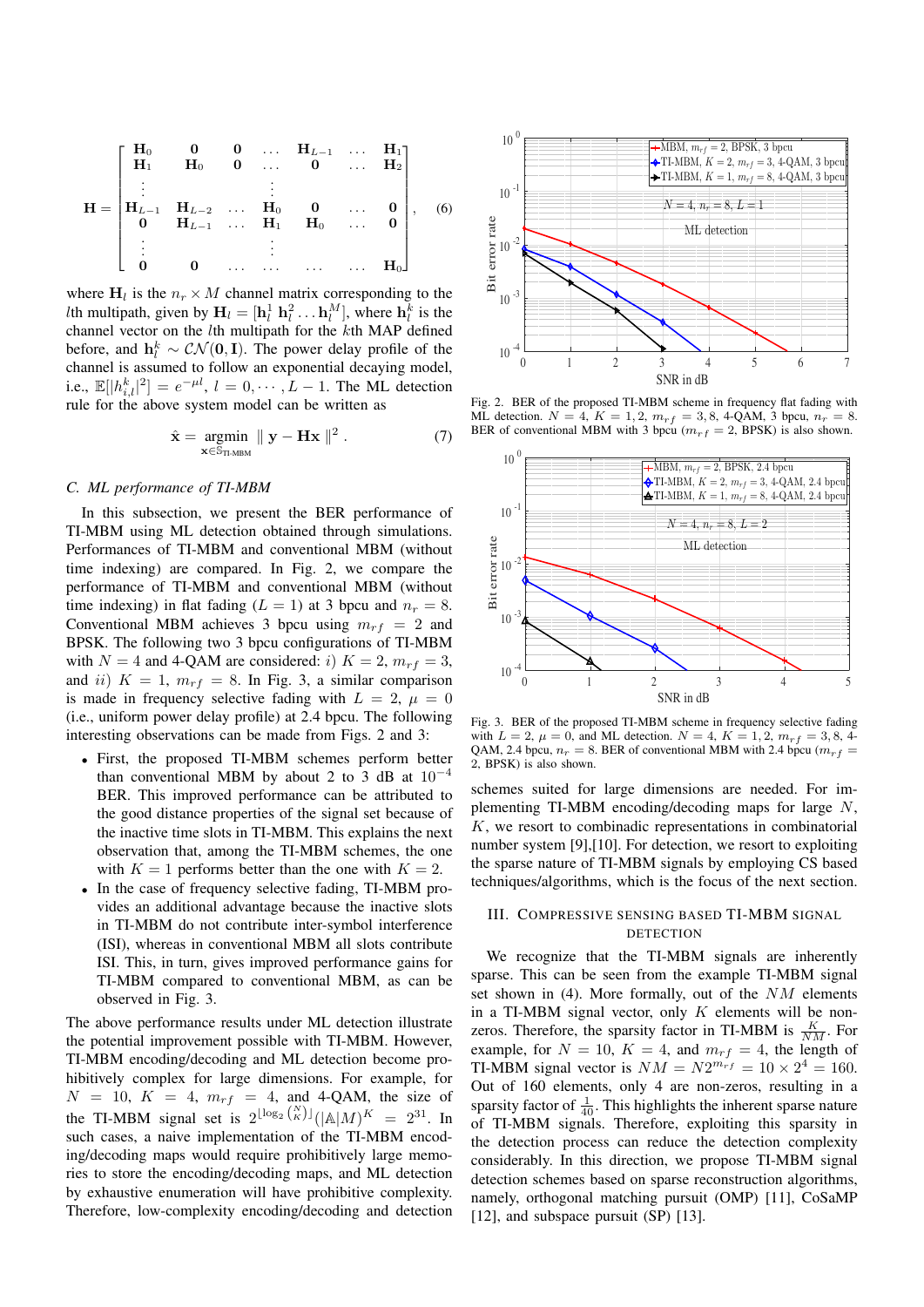| Algorithm 1 Sparsity-exploiting detection algorithm |  |  |  |  |  |
|-----------------------------------------------------|--|--|--|--|--|
|-----------------------------------------------------|--|--|--|--|--|

1: Inputs:  $\mathbf{y}, \mathbf{H}, K, T$ 2: Initialize:  $j = 0$ 3: repeat 4:  $\hat{\mathbf{x}}_r = \text{SR}(\mathbf{y}, \mathbf{H}, K + j)$   $\triangleright$  Sparse recovery algorithm 5:  $\mathbf{t}^{\hat{\mathbf{x}}_r,(j)} = \text{TAP}(\hat{\mathbf{x}}_r)$   $\triangleright$  Extract TAP 6: if  $\|\mathbf{t}^{\hat{\mathbf{x}}_r,(j)}\|_0 = K$  and  $\mathbf{t}^{\hat{\mathbf{x}}_r,(j)} \in \mathbb{T}$ 7: **for**  $k = 1$  to  $N$ 8:  $\hat{\mathbf{x}}^k = \text{argmin}$ **s***∈*SMBM  $\|\hat{\mathbf{x}}_r^k - \mathbf{s}\|^2$ , if  $t_k^{\hat{\mathbf{x}}_r,(j)} = 1$  $= 0,$  if  $t_k^{\hat{\mathbf{x}}_r,(j)} = 0$ 9: end for 10: **break**; **△ break break break break break break b** 11: **else**  $j = j + 1$ 

12: end if

13: **until**  $j < (NM - K)$ 

14: Output: Estimated TI-MBM signal vector

 $\hat{\textbf{x}} = [\hat{\textbf{x}}^{1^T} \hat{\textbf{x}}^{2^T} \cdots \hat{\textbf{x}}^{N^T}]^T$ 

# *A. Sparsity exploiting detection for TI-MBM*

Several sparse recovery algorithms are known in the literature [11]-[13]. A sparse recovery algorithm seeks solution to the following problem:

$$
\min_{\mathbf{x}} \|\mathbf{x}\|_0 \text{ subject to } \mathbf{b} = \mathbf{A}\mathbf{x} + \mathbf{n},\tag{8}
$$

where  $A \in \mathbb{C}^{m \times n}$  is the called sensing matrix in CS literature,  $\mathbf{b} \in \mathbb{C}^{m \times 1}$  is the noisy observation corresponding to the input vector  $\mathbf{x} \in \mathbb{C}^{n \times 1}$ , and  $\mathbf{n} \in \mathbb{C}^{m \times 1}$  is the complex noise vector. The sparse nature of TI-MBM signal vectors allows us to model the TI-MBM signal detection problem as a sparse recovery problem of the form (8). In our detection problem, the sensing matrix **A** in (8) is the  $Nn_r \times NM$  channel matrix **H** and the noisy observation **b** is the  $Nn_r \times 1$  received vector **y**.

The proposed sparsity exploiting detection for TI-MBM is listed in Algorithm 1. Here, SR denotes sparse recovery algorithm, which can be either of OMP, CoSaMP or SP. The signal vector reconstructed by SR is denoted by  $\hat{\mathbf{x}}_r$ . Detecting a TI-MBM signal vector involves *i*) obtaining a valid TAP, and *ii*) detecting the MBM signal vector corresponding to each active time slot. First we obtain TAP from the received vector as follows. TI-MBM signal vector consists of MBM signal vectors in *K* active time slots and zero vectors in *N−K* inactive time slots. The MBM signal vector in an active time slot consists of only one non-zero element. Hence, SR is expected to reconstruct  $\hat{\mathbf{x}}_r$  with exactly one non-zero element in each active time slot. This constraint on the expected support set is not incorporated in the standard sparse recovery algorithms. A standard sparse recovery algorithm can output a vector with *K* non-zero entries in any of the *NM* positions of  $\hat{\mathbf{x}}_r$ . In order to extract TAP from  $\hat{\mathbf{x}}_r$ , we treat a time slot with at least one non-zero entry to be an active time slot. In order to identify the *K* active time slots in the TI-MBM signal is the context of the state of sparse in the state of sparse in the state of sparse of sparse and the state of sparse of sparse and the state of sparse and the state of sparse and the state of sparse and the state of spar



Fig. 4. BER of sparsity exploiting detection schemes (OMP, CoSaMP, SP) for TI-MBM with  $N = 10$ ,  $K = 4$ ,  $m_{rf} = 4$ , 4-QAM, 2.38 bpcu,  $L = 4$ ,  $\mu = 0$ , and  $n_r = 8$ . MMSE performance is also shown.

values starting from *K*. The TAP vector corresponding to the recovered signal vector  $\hat{\mathbf{x}}_r$  in the *j*th iteration is denoted by  $\mathbf{t}^{\hat{\mathbf{x}}_r,(j)}$  such that  $t_k^{\hat{\mathbf{x}}_r,(j)} = 1$  if *k*th slot is active and zero otherwise. Out of  $\binom{N}{K}$  possible TAPs, only  $2^{\log_2\lfloor \binom{N}{K} \rfloor}$  are valid. Let  $\mathbb{T}$  denote the set of all  $2^{\log_2\lfloor {N \choose K} \rfloor}$  valid TAPs. The input sparsity value is incremented by one till a valid TAP is obtained.

On recovering an  $\hat{\mathbf{x}}_r$  with valid TAP, the vector in each active time slot is mapped to the MBM signal vector which is nearest in the Euclidean sense (i.e., to the nearest vector in  $\mathbb{S}_{MBM}$  ). This is shown in step 8 of the algorithm, where  $\hat{\mathbf{x}}_r^k$ denotes the  $M \times 1$  length recovered signal vector corresponding to the *k*th time slot and  $\hat{\mathbf{x}}^k$  is the signal vector to which  $\hat{\mathbf{x}}_r^k$  gets mapped. The detected TI-MBM signal vector output from the algorithm is  $\hat{\mathbf{x}} = [\hat{\mathbf{x}}^{1^T}, \hat{\mathbf{x}}^{2^T}, \dots, \hat{\mathbf{x}}^{N^T}]^T$ .

The decoding of information bits from the detected TI-MBM signal vector involves obtaining time-slot index bits, mirror index bits, and the bits corresponding to QAM symbols. The time-slot index bits are decoded from the indices of active time slots in the detected TI-MBM signal vector using the combinadics based decoding [9],[10]. The mirror index bits are decoded from the MAPs of the detected MBM signal vectors in active time slots. The QAM bits are decoded from the detected QAM symbols in active time slots.

#### *B. Results and discussions*

We evaluated the BER performance of OMP, CoSaMP, and SP algorithms for TI-MBM signal detection through simulations. We present these results in this subsection.

*OMP, CoSaMP, SP, MMSE performance:* In Fig. 4, we present the BER of TI-MBM with  $N = 10$ ,  $K = 4$ ,  $m_{rf} = 4$ , 4-QAM, 2.38 bpcu,  $L = 4$ ,  $\mu = 0$ , and  $n_r = 8$ . The MMSE detection performance is also plotted for comparison. We can see that sparsity exploiting algorithms (OMP, CoSaMP, SP) significantly outperform MMSE detection (by about 7 to 8 dB at 10*−*<sup>2</sup> BER). The per frame complexities of SP/OMP and MMSE are  $O(KN^2Mn_r)$  and  $O(N^3M^3)$ , respectively. This shows the performance and complexity effectiveness of the sparse reconstruction algorithms in TI-MBM signal reconstruction. Both CoSaMP and SP achieve similar performances,